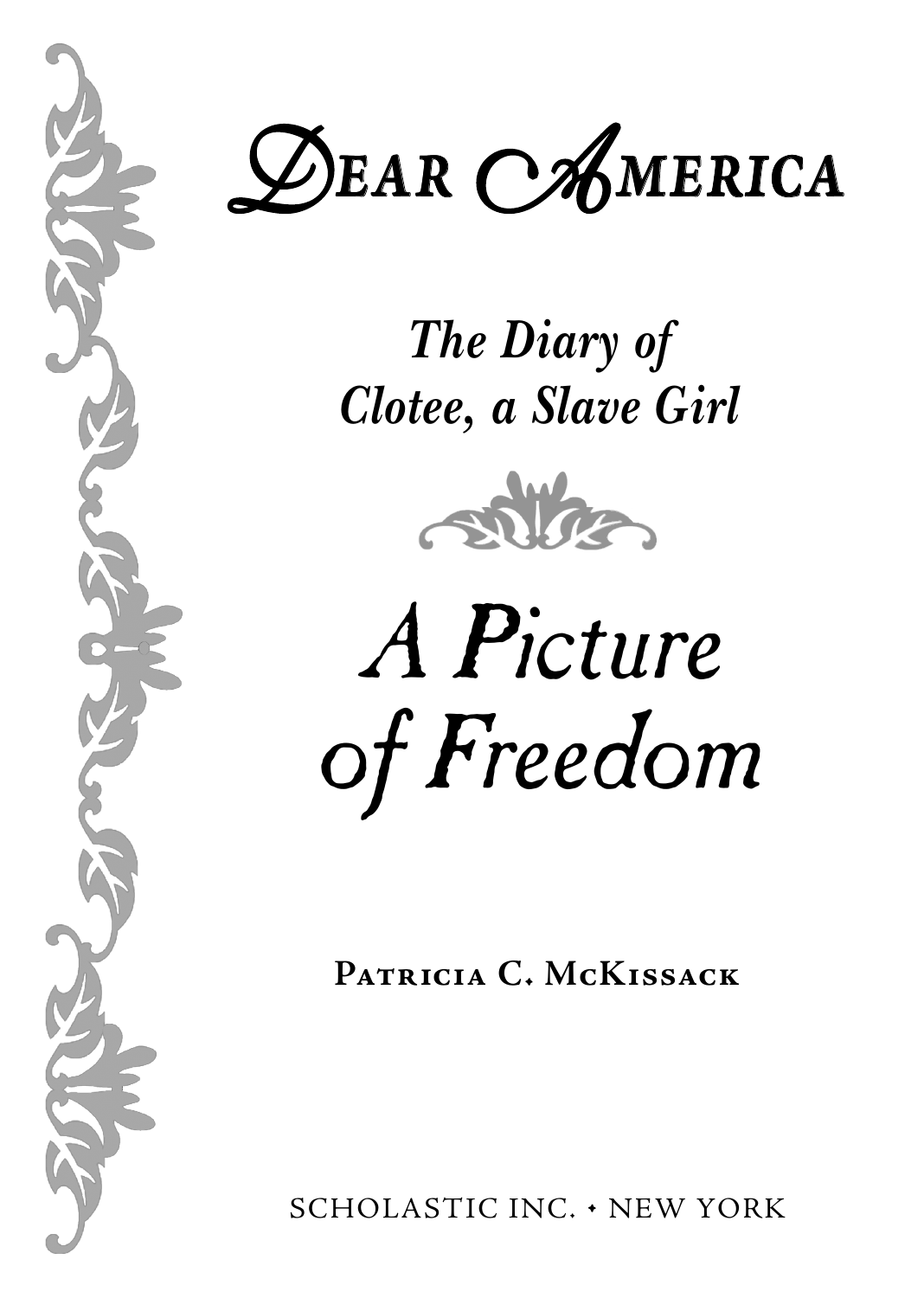While the events described and some of the characters in this book may be based on actual historical events and real people, Clotee is a fictional character, created by the author, and her diary and its epilogue are works of fiction.

Copyright © 1997 by Patricia C. McKissack

All rights reserved. Published by Scholastic Inc., *Publishers since 1920.* scholastic, dear america, and associated logos are trademarks and/or registered trademarks of Scholastic Inc. No part of this publication may be reproduced, stored in a retrieval system, or transmitted in any form or by any means, electronic, mechanical, photocopying, recording, or otherwise, without written permission of the publisher. For information regarding permission, write to Scholastic Inc., Attention: Permissions Department, 557 Broadway, New York, NY 10012.

The Library of Congress has cataloged the earlier hardcover edition as follows: McKissack, Patricia C. A picture of freedom : the diary of Clotee, a slave girl, Belmont Plantation, Virginia, 1859 / by Patricia C. McKissack. p. cm. — (Dear America ; 5) Summary: In 1859 twelve-year-old Clotee, a house slave who must conceal the fact that she can read and write, records in her diary her experiences and her struggle to decide whether to escape to freedom. ISBN 0-590-25988-1 [1. Slavery — Fiction. 2. Underground railroad — Fiction. 3. Afro-Americans — Fiction. 4. Literacy — Fiction. 5. Diaries — Fiction.] I. Title. II. Series. PZ7.M478693Fp 1997  $[Fig] - dc20$  96-25673 C<sub>ID</sub> AC

> Trade Paper-Over-Board edition ISBN 978-0-545-24253-0 Reinforced Library edition ISBN 978-0-545-26555-3

> > 10 9 8 7 6 5 4 3 2 1 11 12 13 14 15

The text type was set in ITC Legacy Serif. The display type was set in Caslon Antique Italic. Book design by Kevin Callahan

Printed in the U.S.A. 23 This edition first printing, January 2011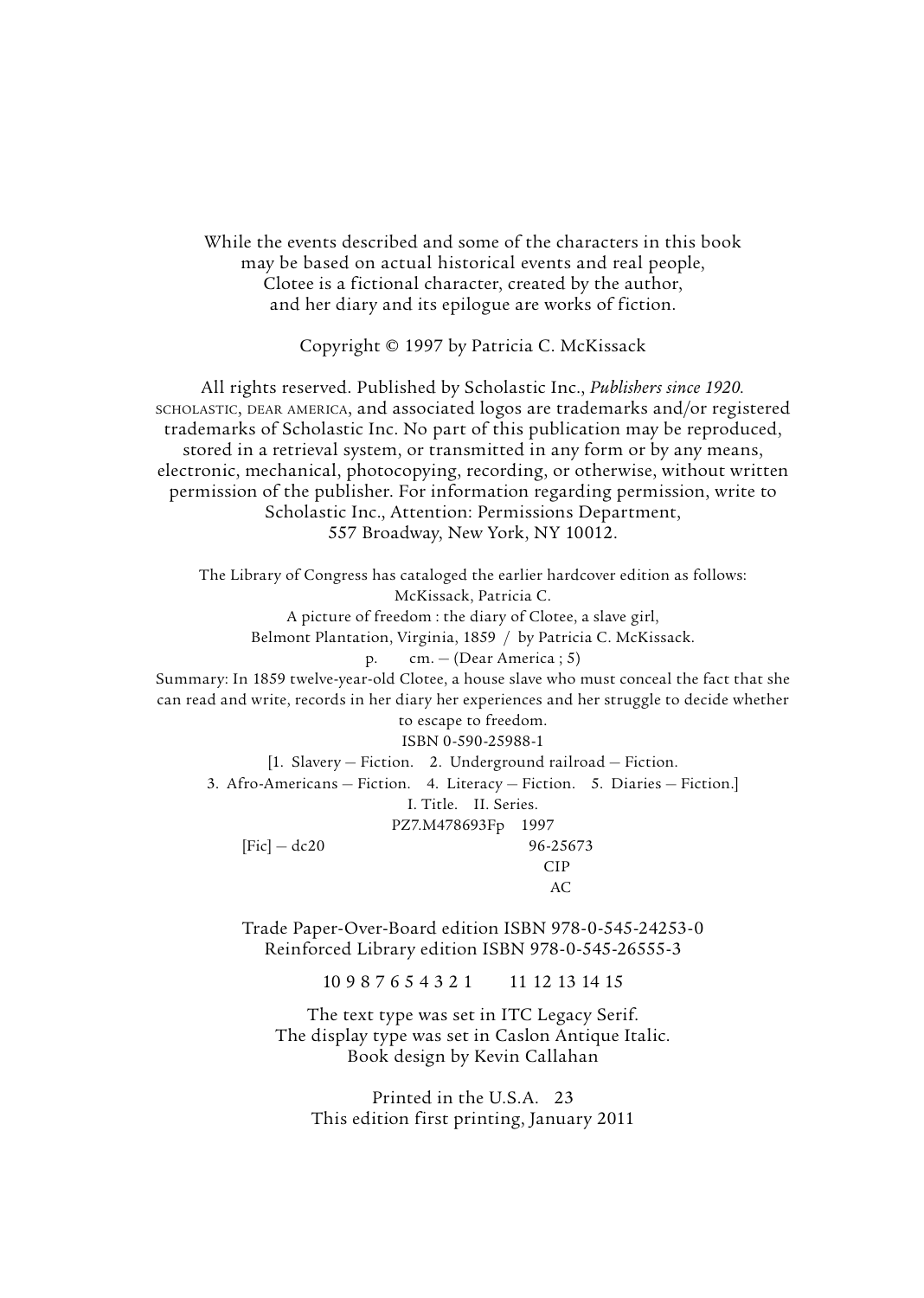## *Honoring Lizzie Passmore my great-great-great grandmother who dared to learn and teach*

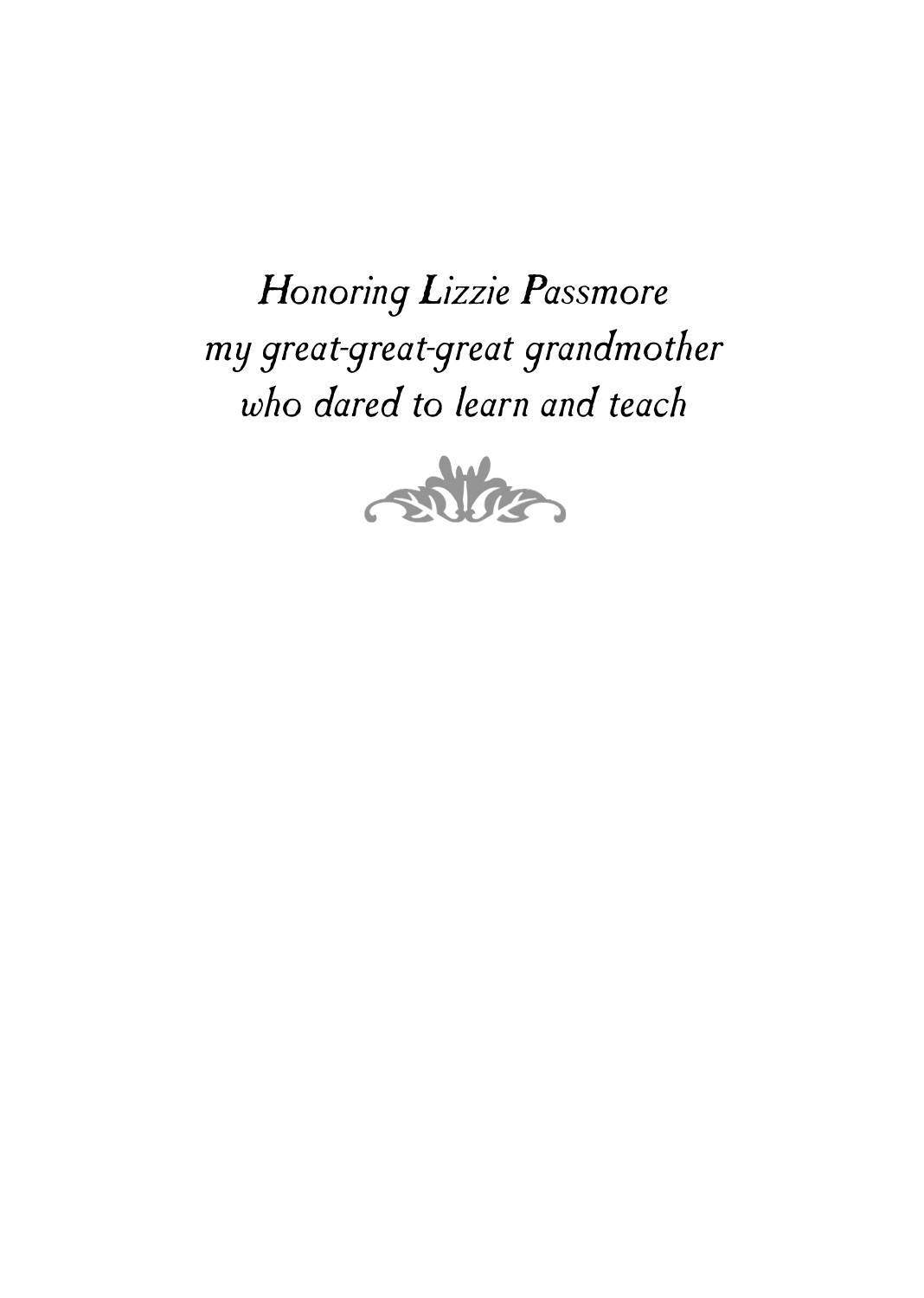# *Belmont Plantation, Virginia*



*1859*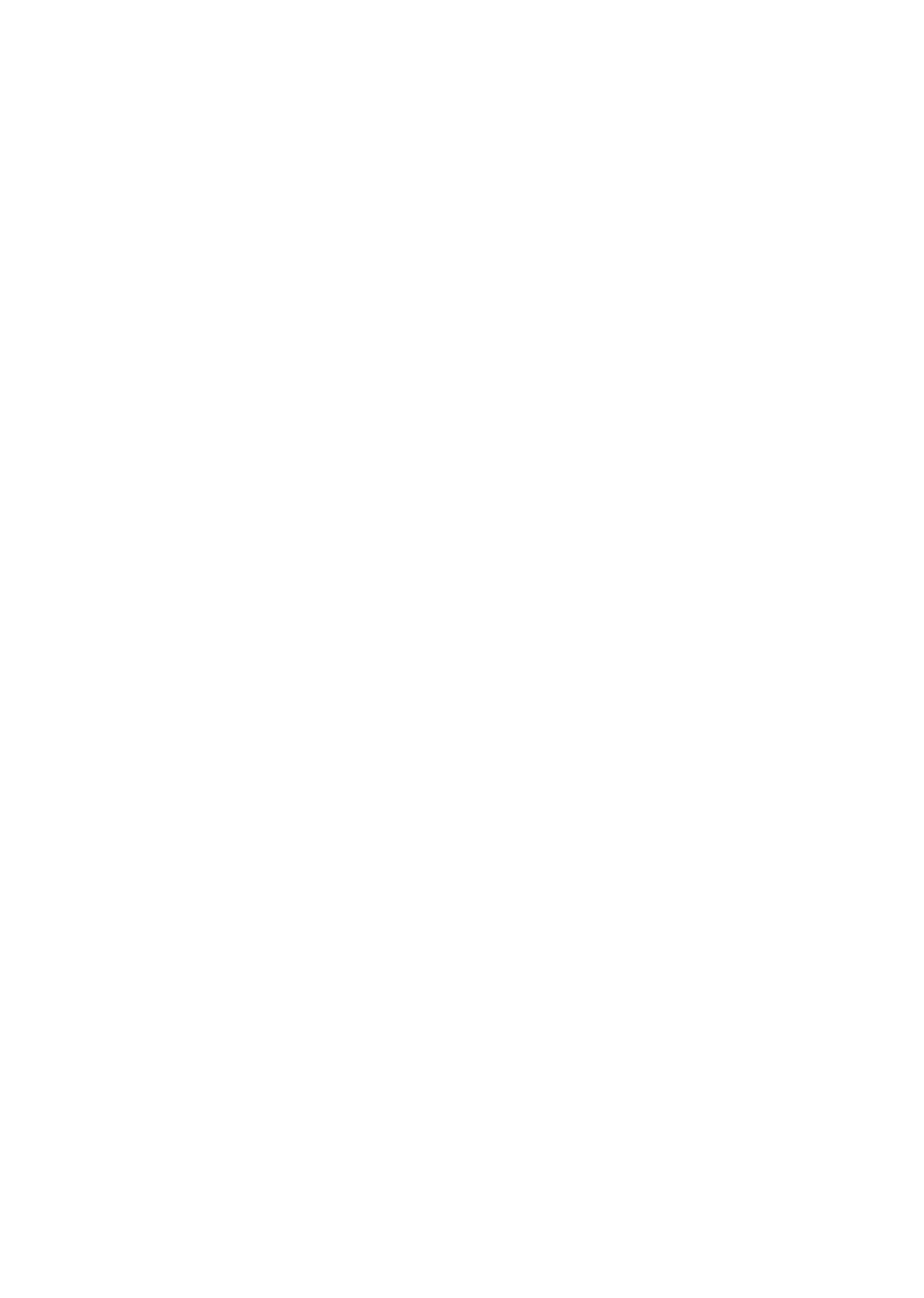Slaves aine s'posed to know how to read and write, but I do. Miz Lilly would fall down in a fit if she knew I had made myself a diary like the one she's got on her bed table. It don't matter to me that hers is all wrapped in fine satin and got ribbons and beads on it and mine is just made up of papers I found in the trash and keeps tied together with a measure of yarn. It's a diary just the same. Mine. And I aim to write in it whenever I get a chance.

I got to be real particular and make sure nobody finds out though, 'cause if my mas'er finds out I would fall under the whip. Time and time again I done heard Mas' Henley swear that if he catches his slaves with learnin' he'll beat the skin off us, then sell our hides to slavers from the Deep South. He got the law on his side, too. Anybody found teachin' a slave in the state of Virginia can be sent to jail. Sure! Wonder why the white folks is so determined to keep us from knowin' things? What are they scared of?

Cain't help but laugh a little bit when I think of what Mas' Henley would think if he knew I could read better than his boy —and that it was his own wife that had teached me!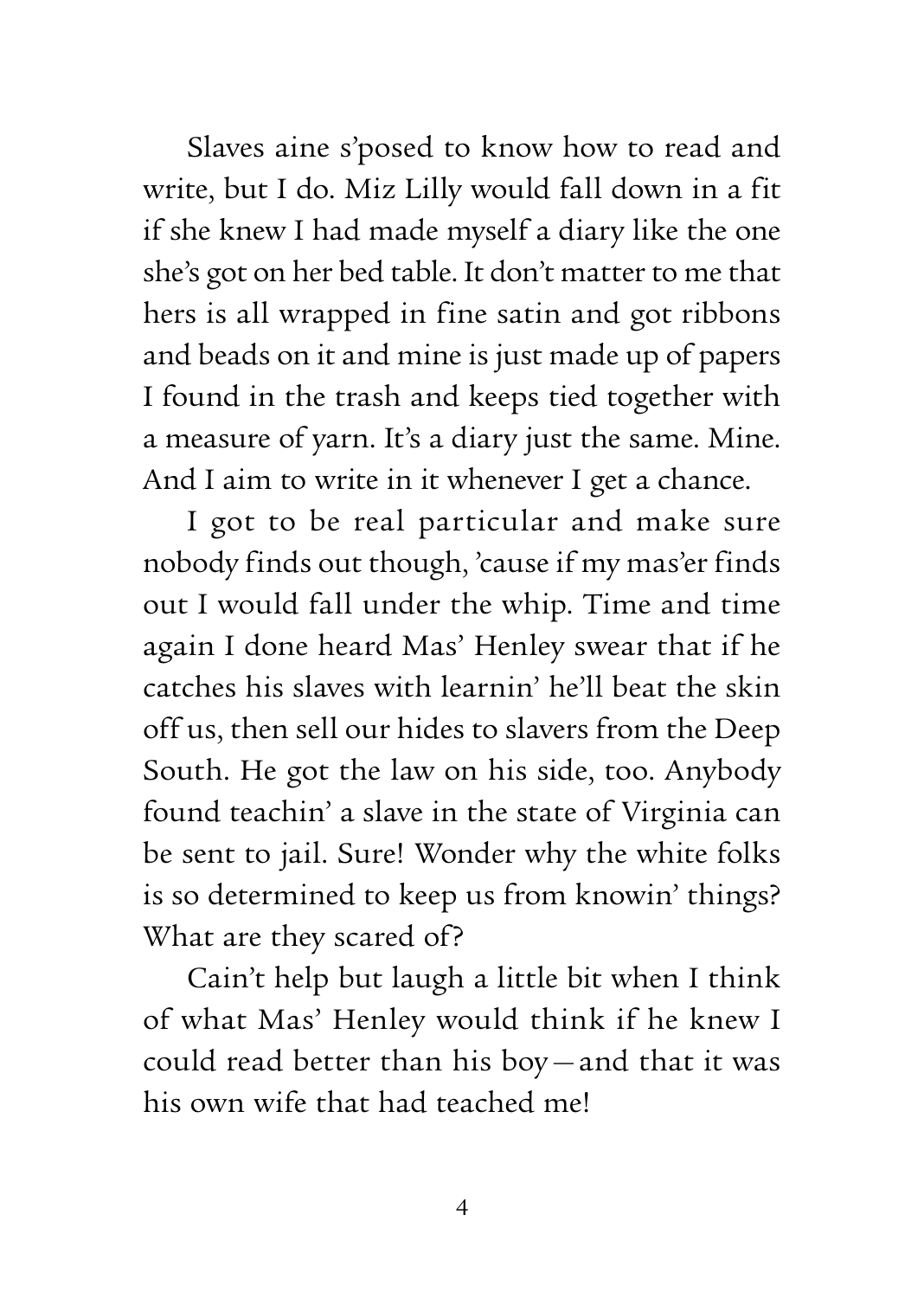It's near dark. Pray Lord, don't let nobody find my diary hid behind the loose brick in the outside chimney wall, back of the kitchen. Hope it can stay dry and safe until I can sneak away to write again.

### *Next mornin', first light*

I got up extra early and churned the butter for breakfast and helped out in the kitchen the way Aunt Tee 'spects me to every mornin'. That give me a little time to practice my writin' at my spot by the big tree out behind the kitchen. Sunrise is a good writin' hour—when all is still and quiet.

I want to tell somebody 'bout all the things I done learned for the past three years. Words got magic. Every time I read or write a word it puts a picture in my head.

Like when I write H-O-M-E I sees Belmont Plantation and all the people that live here. I sees the Big House where Mas' Henley, Miz Lilly, and William stay, livin' easy. I sees the separate kitchen with the attic above it where I sleep along with Aunt Tee, Uncle Heb, and Hince. I sees the Quarters where my friends live, and beyond their cabins, the fields and orchards where they work.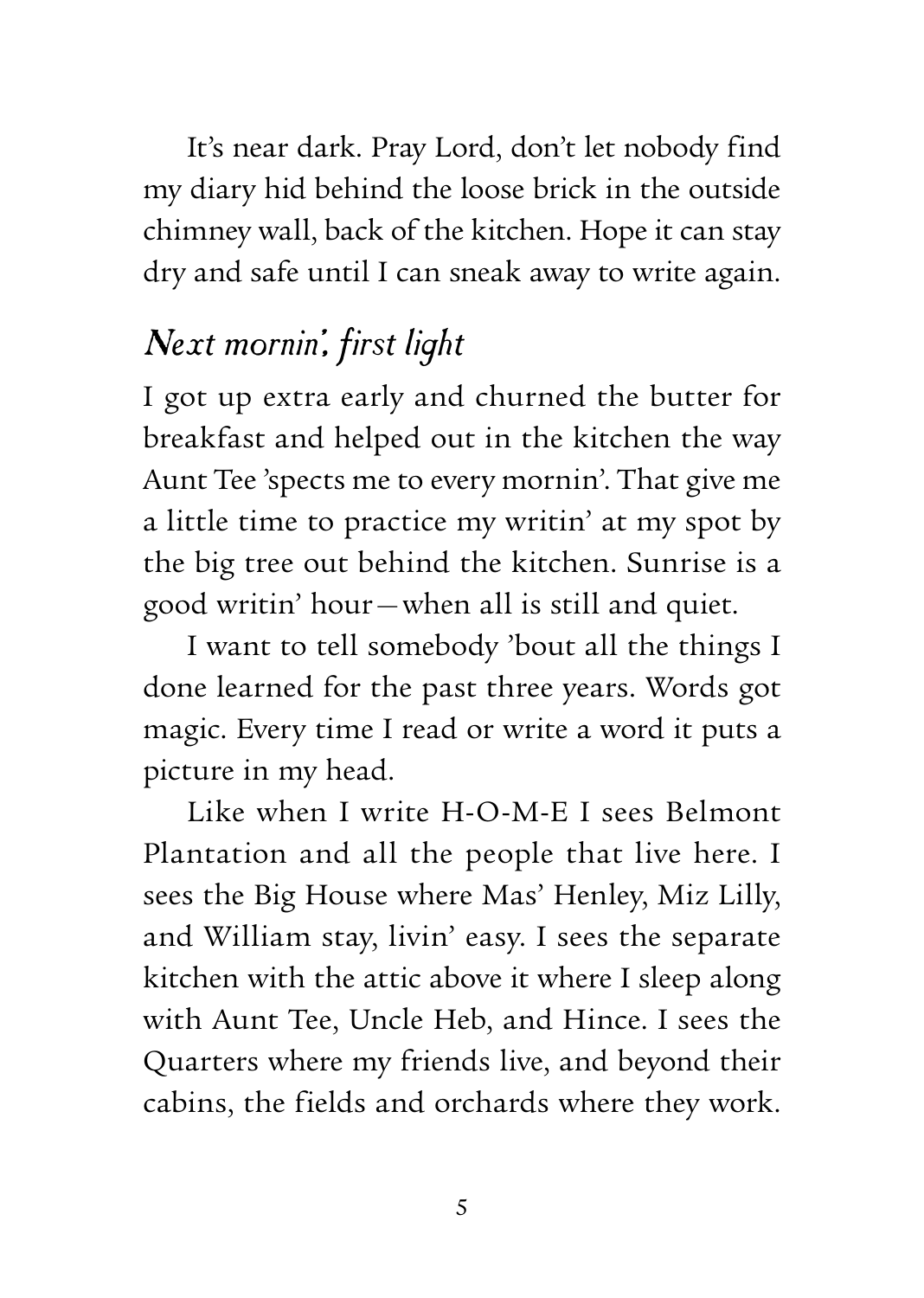I sees Aunt Tee cookin' at the fireplace, and the stables where Hince takes care of Mas' Henley's prize racin' horses, and the gardens and grounds that Uncle Heb makes pretty. Home. That one li'l word shows me all of that.

Mas' Henley thinks he owns everything here at Belmont, but he don't own all of me — not really. I know, he can tell me to come and I got to come. When he say do this, I better do it or he'll put the whip to my back. But I done learned that he cain't tell me what to think — and feel— and know. He look at me every day but he cain't see what's in my head. He cain't own what's inside me. Nobody can.

#### *Few days later*

It rained all the long, long day. Everything is dampish and sticky. I wondered if my diary stayed dry in its hidin' place. No need to worry, the stone covered it well.

#### *Next day*

It rained again today. When it rains hard, the field slaves don't have to work. But our work in the